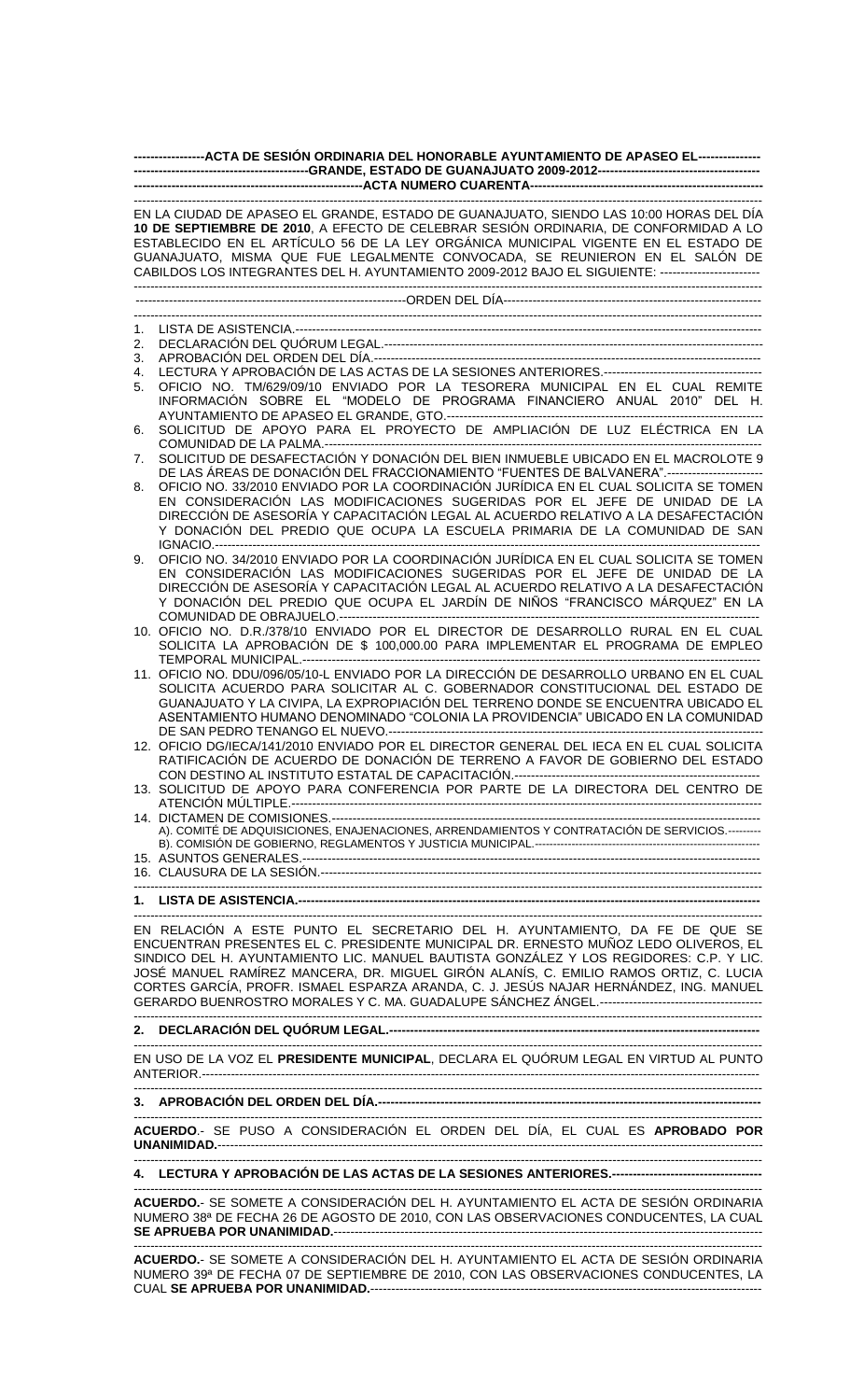## ------------------------------------------------------------------------------------------------------------------------------------------------------- **5. OFICIO NO. TM/629/09/10 ENVIADO POR LA TESORERA MUNICIPAL EN EL CUAL REMITE INFORMACIÓN SOBRE EL "MODELO DE PROGRAMA FINANCIERO ANUAL 2010" DEL H. AYUNTAMIENTO DE APASEO EL GRANDE, GTO.---**

------------------------------------------------------------------------------------------------------------------------------------------------------- **ACUERDO.**- SE APRUEBA EL "MODELO DE PROGRAMA FINANCIERO ANUAL 2010" DEL H. AYUNTAMIENTO DE APASEO EL GRANDE, GTO. **SE APRUEBA CON 8 VOTOS A FAVOR Y 2 EN CONTRA** DE LOS REGIDORES C. LUCIA CORTES GARCÍA E ING. MANUEL GERARDO BUENROSTRO MORALES.----

------------------------------------------------------------------------------------------------------------------------------------------------------- LA **REGIDORA C. LUCIA CORTES GARCÍA** MANIFIESTA QUE SU VOTO ES CONTRA PORQUE NO AUTORIZO EL PRESTAMO EN LA SESION ANTERIOR---------------------------------------------------------------------------

------------------------------------------------------------------------------------------------------------------------------------------------------- EL **REGIDOR ING. MANUEL GERARDO BUENROSTRO MORALES**, OPINA QUE ESTE DOCUMENTO SE REVISE PORQUE TIENE VARIAS INCONSISTENCIAS.---------------------------------------------------------------------------

------------------------------------------------------------------------------------------------------------------------------------------------------- LA **REGIDORA C. LUCIA CORTES GARCIA**, HACE MENCION DE QUE SE HAN APOYADO EN COSAS MENOS IMPORTANTES.----------------

------------------------------------------------------------------------------------------------------------------------------------------------------- **6. SOLICITUD DE APOYO PARA EL PROYECTO DE AMPLIACIÓN DE LUZ ELÉCTRICA EN LA COMUNIDAD DE LA PALMA.--------------------------------------------------------------------------------------------------------**

------------------------------------------------------------------------------------------------------------------------------------------------------- EL **REGIDOR PROFR. ISMAEL ESPARZA ARANDA**, MANIFIESTA QUE EL ESTA DE ACUERDO EN QUE SE LES APOYE, PERO SI NO SE LES PUEDE AYUDAR CON TODO SE LES AYUDE CON UNA PARTE.-------------

------------------------------------------------------------------------------------------------------------------------------------------------------- EL **PRESIDENTE MUNICIPAL DR. ERNESTO MUÑOZ LEDO OLIVEROS**, DICE QUE YA SE LES DESCONTÓ EL 50% Y SI SE APOYA A ESTAS PERSONAS ESTO DA PRECEDENTE PARA QUE TODOS LOS QUE ESTAN EN EL PROGRAMA SOLICITEN LO MISMO.------

------------------------------------------------------------------------------------------------------------------------------------------------------- EL **REGIDOR DR. MIGUEL GIRÓN ALANÍS**, SEÑALA QUE ESTO ES UN PRECEDENTE PARA QUE TODA LA GENTE VENGA A PEDIR APOYO.--------------------------------------------------------------------------------------------------------

------------------------------------------------------------------------------------------------------------------------------------------------------- EL **REGIDOR PROFR. ISMAEL ESPARZA ARANDA**, PROPONE QUE SE LE DE EL 50% DE LO QUE ESTÁN SOLICITANDO.----------------------------------------------------------------------------------------------------------------------------------

------------------------------------------------------------------------------------------------------------------------------------------------------- EL **REGIDOR C. J. JESÚS NAJAR HERNÁNDEZ**, HACE EL COMENTARIO DE QUE EXISTEN COMUNIDADES QUE TIENEN 2 O 3 ELECTRIFICACIONES, Y SI CONDONAN A UNO LOS OTROS TAMBIÉN VAN A QUERER QUE LE CONDONE Y SUGIERE SE ANALICE BIEN PARA NO CAER EN UNA LISTA DE CONDONACIONES.---------------------------------------------------------------------------------------------------------------------------

------------------------------------------------------------------------------------------------------------------------------------------------------- EL **REGIDOR ING. MANUEL GERARDO BUENROSTRO MORALES**, MENCIONA QUE ESTAMOS MAL EN ESTO, PUES ES UNA CUESTIÓN ADMINISTRATIVA Y OPINA QUE LO QUE SE TIENE QUE HACER ES QUE EN ESTA MODIFICACIÓN PRESUPUESTAL SE PONGA EN LA APORTACIÓN DE BENEFICIARIOS.-------------

------------------------------------------------------------------------------------------------------------------------------------------------------- EL **REGIDOR DR. MIGUEL GIRÓN ALANÍS**, COMENTA QUE YA HAY UN PRECEDENTE CON LO QUE PASO CON LAS ESCUELAS.------------------------------------------------------------------------------------------------------------------------

------------------------------------------------------------------------------------------------------------------------------------------------------- EL **REGIDOR C.P. Y LIC. JOSÉ MANUEL RAMÍREZ MANCERA**, DICE QUE FALTA REGLAMENTAR LAS CONDICIONES DE CÓMO Y CUANDO SE VA A APLICAR UN DESCUENTO Y HAY QUE HACER LAS REGLAS DE OPERACIÓN PARA APLICARLAS.--------------------------------------------------------------------------------------

------------------------------------------------------------------------------------------------------------------------------------------------------- **ACUERDO**.- EN RELACIÓN A LA SOLICITUD DE APOYO PARA EL PROYECTO DE AMPLIACIÓN DE LUZ ELÉCTRICA EN LA COMUNIDAD DE LA PALMA, SE APRUEBA SE ESTABLEZCA EN LA SIGUIENTE MODIFICACIÓN DEL PROGRAMA DE OBRA 2010 EL PORCENTAJE DE APORTACIÓN DE LOS BENEFICIARIOS Y POSTERIORMENTE SE RETOME EL ASUNTO. **SE APRUEBA POR UNANIMIDAD.**--------

------------------------------------------------------------------------------------------------------------------------------------------------------- **7. SOLICITUD DE DESAFECTACIÓN Y DONACIÓN DEL BIEN INMUEBLE UBICADO EN EL MACROLOTE 9 DE LAS ÁREAS DE DONACIÓN DEL FRACCIONAMIENTO "FUENTES DE BALVANERA".-----------------**

------------------------------------------------------------------------------------------------------------------------------------------------------- EL **REGIDOR C.P. Y LIC. JOSÉ MANUEL RAMÍREZ MANCERA**, SOLICITA SE REALICE UN INVENTARIO DE LOS INMUEBLES A FAVOR DE MUNICIPIO Y EN CUALES EXISTE ESCRITURA Y CUALES NO.-------------------

------------------------------------------------------------------------------------------------------------------------------------------------------- EL **REGIDOR ING. MANUEL GERARDO BUENROSTRO MORALES**, SOLICITA SE COLOQUE QUE ES PARA LA PREPARATORIA Y DETECTA INCONSISTENCIA EN EL OFICIO EN COMENTO Y PROPONE QUE LO REVISE DESARROLLO URBANO PARA QUE NO SE TENGAN ERRORES.------------------------------------------------

------------------------------------------------------------------------------------------------------------------------------------------------------- **ACUERDO.**- SE APRUEBA QUE LA SOLICITUD DE DESAFECTACIÓN Y DONACIÓN DEL BIEN INMUEBLE UBICADO EN EL MACROLOTE 9 DE LAS ÁREAS DE DONACIÓN DEL FRACCIONAMIENTO "FUENTES DE BALVANERA", PASE A LA COMISIÓN DE DESARROLLO URBANO Y PRESERVACIÓN ECOLÓGICA, CONJUNTAMENTE CON LA DIRECCIÓN DE DESARROLLO URBANO Y COORDINACIÓN JURÍDICA PARA QUE REVISEN Y ANALICEN LAS EXTENSIONES DE TERRENO. SE APRUEBA POR UNANIMIDAD.--

------------------------------------------------------------------------------------------------------------------------------------------------------- **8. OFICIO NO. 33/2010 ENVIADO POR LA COORDINACIÓN JURÍDICA EN EL CUAL SOLICITA SE TOMEN EN CONSIDERACIÓN LAS MODIFICACIONES SUGERIDAS POR EL JEFE DE UNIDAD DE LA DIRECCIÓN DE ASESORÍA Y CAPACITACIÓN LEGAL AL ACUERDO RELATIVO A LA DESAFECTACIÓN Y DONACIÓN DEL PREDIO QUE OCUPA LA ESCUELA PRIMARIA DE LA COMUNIDAD DE SAN IGNACIO.--**

------------------------------------------------------------------------------------------------------------------------------------------------------- **ACUERDO.**- **PRIMERO**.- SE DESAFECTA UNA FRACCIÓN DEL BIEN INMUEBLE UBICADO EN LA COMUNIDAD DE SAN IGNACIO, PERTENECIENTE AL MUNICIPIO DE APASEO EL GRANDE, GTO., EL CUAL CUENTA CON UNA SUPERFICIE DE 1,466.32 METROS CUADRADOS, EL CUAL CUENTA CON LAS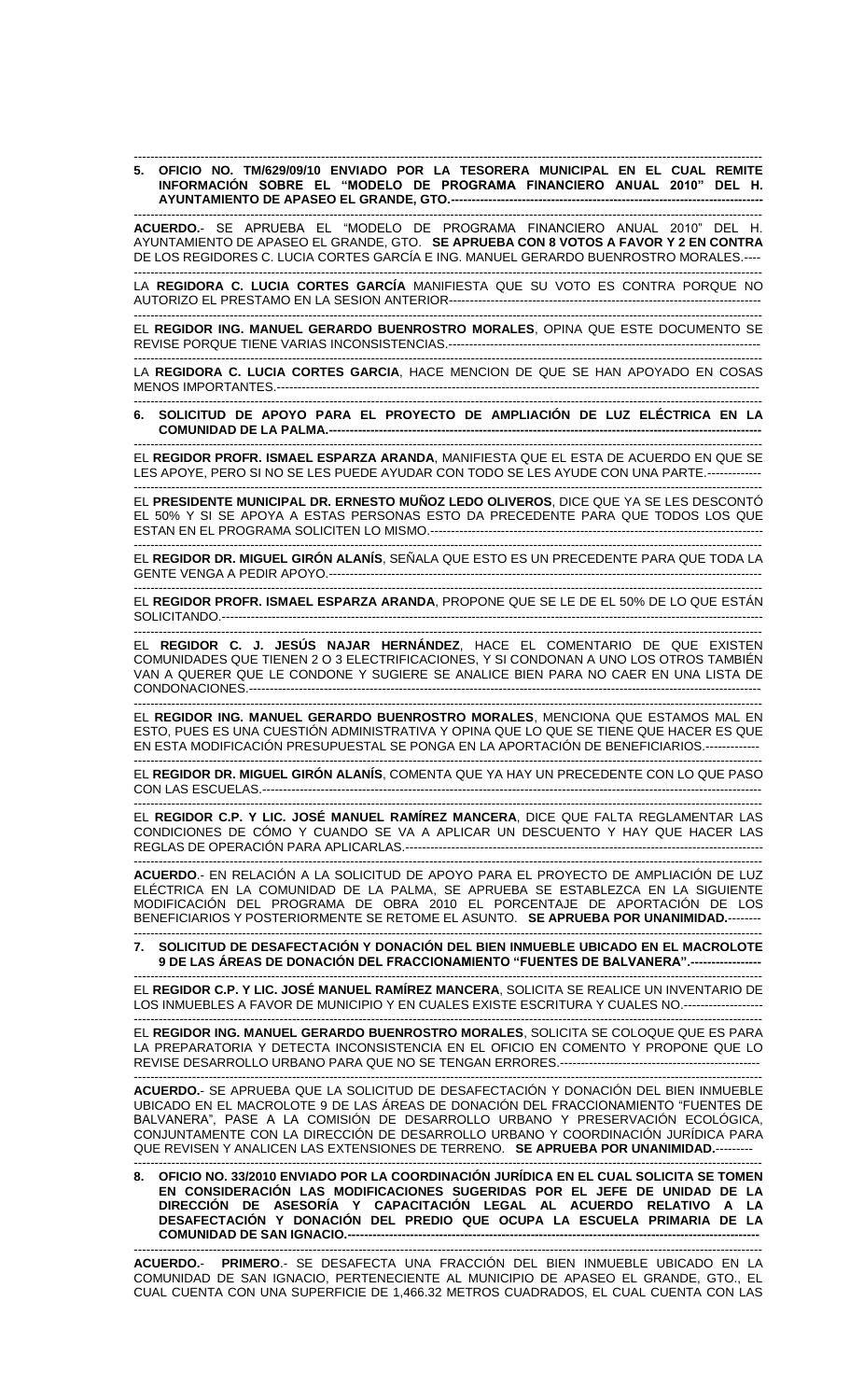SIGUIENTES MEDIDAS Y COLINDANCIAS: AL NORTE: 39.40 M CON RESTO DE PREDIO, AHORA<br>SERVIDUMBRE DE PASO SIN NOMBRE. AL SUR: EN TRES LÍNEAS PARTIENDO DE ORIENTE A AL SUR: EN TRES LÍNEAS PARTIENDO DE ORIENTE A PONIENTE 22.25 M CON RESTO DEL PREDIO AHORA GUSTAVO A. MADERO, QUIEBRA AL NORTE EN 10 METROS CON RESTO DEL PREDIO AHORA POZO DE AGUA POTABLE, QUIEBRA NUEVAMENTE EN DIRECCIÓN PONIENTE CON 32.90 M COLINDANDO CON RESTO DEL PREDIO AHORA POZO DE AGUA POTABLE Y CALLE GUSTAVO A. MADERO. AL ORIENTE: EN DOS LÍNEAS PARTIENDO DE NORTE A SUR 41.60 M, LA SEGUNDA QUEBRANDO LIGERAMENTE AL PONIENTE CON 3.10 M COLINDANDO POR ESTE LADO CON EL JARDÍN DE NIÑOS O PREESCOLAR. AL PONIENTE: 24.65 M CON RESTO DEL PREDIO AHORA CALLE SIN NOMBRE; LA PROPIEDAD DEL INMUEBLE QUE SE DESAFECTA SE ACREDITA CON LA ESCRITURA PUBLICA NUMERO 12,618, TOMO NUMERO LIV OTORGADA ANTE LA NOTARIA PUBLICA NUMERO 23, CON EJERCICIO EN LA CIUDAD DE APASEO EL GRANDE, GTO., A CARGO DEL LICENCIADO GUSTAVO OCHOA RODRÍGUEZ DE FECHA 28 DE MAYO DEL 2002. **SEGUNDO**.- SE DONA EL BIEN INMUEBLE REFERIDO EN EL PUNTO PRIMERO DEL PRESENTE ACUERDO A FAVOR DEL GOBIERNO DEL ESTADO CON DESTINO A LA SECRETARIA DE EDUCACIÓN DE GUANAJUATO, CON EL OBJETO DE QUE, SE PROPORCIONE EDUCACIÓN PRIMARIA. **TERCERO**.- DE NO DESTINARSE EL BIEN INMUEBLE PARA LA FINALIDAD CITADA EN SUPRALINEAS PROCEDERÁ AL DE REVERSIÓN DE LA DONACIÓN TAL Y COMO LO ESTABLECE EL ARTICULO 177 A DE LA LEY ORGÁNICA MUNICIPAL, SUJETÁNDOSE PARA ELLO AL PROCEDIMIENTO ESTABLECIDO EN EL DIVERSO NUMERAL 177 B DE LA<br>LEY CITADA EN EL ULTIMO TERMINO. **CUARTO.**- EL BIEN INMUEBLE OBJETO DE LA DONACIÓN CUARTO.- EL BIEN INMUEBLE OBJETO DE LA DONACIÓN DEBERÁ DARSE DE BAJA DEL PADRÓN INMOBILIARIO AL QUE HACE MENCIÓN EL CARDINAL 185 DE LA LEY EN CITA, ORDENÁNDOSE ADEMÁS SE DE VISTA A LA TESORERÍA MUNICIPAL CON LA FINALIDAD DE QUE SE PROCEDERÁ EN LOS TÉRMINOS DEL CITADO ARTICULO. CON FUNDAMENTO EN EL ARTICULO 70 DE LA LEY ORGÁNICA MUNICIPAL FRACCIONES I Y VI, 85 A DE LA LEY ORGÁNICA MUNICIPAL, ORDENO LA PUBLICACIÓN DEL PRESENTE ACUERDO EN EL PERIÓDICO OFICIAL DEL GOBIERNO DEL ESTADO. SE APRUEBA POR UNANIMIDAD.---

------------------------------------------------------------------------------------------------------------------------------------------------------- **9. OFICIO NO. 34/2010 ENVIADO POR LA COORDINACIÓN JURÍDICA EN EL CUAL SOLICITA SE TOMEN EN CONSIDERACIÓN LAS MODIFICACIONES SUGERIDAS POR EL JEFE DE UNIDAD DE LA DIRECCIÓN DE ASESORÍA Y CAPACITACIÓN LEGAL AL ACUERDO RELATIVO A LA DESAFECTACIÓN Y DONACIÓN DEL PREDIO QUE OCUPA EL JARDÍN DE NIÑOS "FRANCISCO MÁRQUEZ" EN LA COMUNIDAD DE OBRAJUELO.-------------------------------------------------------------------------** -------------------------------------------------------------------------------------------------------------------------------------------------------

**ACUERDO.**- **PRIMERO**.- SE DESAFECTA UNA FRACCIÓN DEL BIEN INMUEBLE UBICADO EN LA COMUNIDAD DE OBRAJUELO, PERTENECIENTE AL MUNICIPIO DE APASEO EL GRANDE, GTO., EL CUAL CUENTA CON UNA SUPERFICIE DE 2,056.40 METROS CUADRADOS, EL CUAL CUENTA CON LAS SIGUIENTES MEDIDAS Y COLINDANCIAS: AL NORTE: 38.80 METROS CON TELESECUNDARIA; AL SUR: 38.80 METROS CON CAMINO A PUNTA DE OBRAJUELO; AL ORIENTE: 53 METROS CON ZONA DE CULTIVOS; AL PONIENTE: 53 METROS CON CALLE CORREGIDORA, LA PROPIEDAD DEL INMUEBLE QUE SE DESAFECTA SE ACREDITA CON LA ESCRITURA PUBLICA NUMERO 6,073 OTORGADA ANTE LA NOTARIA PUBLICA NUMERO 20, CON EJERCICIO EN LA CIUDAD DE CELAYA, GTO., A CARGO DEL LICENCIADO EUGENIO CHICO GONZÁLEZ DE FECHA 25 DE FEBRERO DEL 2004. **SEGUNDO**.- SE DONA EL BIEN INMUEBLE REFERIDO EN EL PUNTO PRIMERO DEL PRESENTE ACUERDO A FAVOR DE GOBIERNO DEL ESTADO CON DESTINO A LA SECRETARIA DE EDUCACIÓN DE GUANAJUATO, CON EL OBJETO DE QUE SE CONFORME A LA LEY GENERAL DE LA MATERIA, SE PROPORCIONE EDUCACIÓN PREESCOLAR. **TERCERO**.- DE NO DESTINARSE EL BIEN INMUEBLE PARA LA FINALIDAD CITADA EN SUPRALINEAS PROCEDERÁ A LA REVERSIÓN DE LA DONACIÓN TAL Y COMO LO ESTABLECE EL ARTICULO 177 A DE LA LEY ORGÁNICA MUNICIPAL, SUJETÁNDOSE PARA ELLO AL PROCEDIMIENTO ESTABLECIDO EN EL DIVERSO NUMERAL 177 B DE LA LEY CITADA EN EL ULTIMO TERMINO. **CUARTO**.- EL BIEN INMUEBLE OBJETO DE LA DONACIÓN DEBERÁ DARSE DE BAJA DEL PADRÓN INMOBILIARIO AL QUE HACE MENCION EL CARDINAL 185 DE LA LEY EN CITA, ORDENANDOSE ADEMÁS SE DE VISTA A LA TESORERÍA MUNICIPAL CON LA FINALIDAD DE QUE SE PROCEDA EN LOS TÉRMINOS DEL CITADO ARTICULO. CON FUNDAMENTO EN EL ARTICULO 70 DE LA LEY ORGÁNICA MUNICIPAL FRACCIONES I Y VI, 185 A DE LA LEY ORGÁNICA MUNICIPAL, ORDENA LA PUBLICACIÓN DEL PRESENTE ACUERDO EN EL PERIÓDICO OFICIAL DEL GOBIERNO DEL ESTADO. SE APRUEBA POR UNANIMIDAD.---

------------------------------------------------------------------------------------------------------------------------------------------------------- **10. OFICIO NO. D.R./378/10 ENVIADO POR EL DIRECTOR DE DESARROLLO RURAL EN EL CUAL SOLICITA LA APROBACIÓN DE \$ 100,000.00 PARA IMPLEMENTAR EL PROGRAMA DE EMPLEO TEMPORAL MUNICIPAL.--**

------------------------------------------------------------------------------------------------------------------------------------------------------- EL **REGIDOR C.P. Y LIC. JOSÉ MANUEL RAMÍREZ MANCERA** MANIFIESTA QUE ESTE ES UN PROGRAMA DEL MUNICIPIO Y PREGUNTA SI ¿VA HA HABER COORDINACIÓN CON OTRAS INSTANCIAS?-----------------

------------------------------------------------------------------------------------------------------------------------------------------------------- EL **DIRECTOR DE DESARROLLO RURAL, C. JUAN MANDUJANO RAMÍREZ**, DICE QUE DEBIDO A LOS PROBLEMAS DE CONTINGENCIA NO SE PUDO HACER UN CONVENIO PARA APLICAR EL RECURSO, Y LA SOLICITUD ES PARA QUE PODAMOS HACERLO PROGRAMA DE EMPLEO TEMPORAL MUNICIPAL.-----

------------------------------------------------------------------------------------------------------------------------------------------------------- LA **REGIDORA C. LUCIA CORTES GARCÍA**, PREGUNTA ¿SE LE PUEDE TRABAJAR EN EL RIO APASEO TENIENDO AGUA YA?, PUES ESO DEBIO HABER SIDO TIEMPO ANTES DE EMPEZAR LAS LLUVIAS.--------- -------------------------------------------------------------------------------------------------------------------------------------------------------

EL **DIRECTOR DE DESARROLLO RURAL, C. JUAN MANDUJANO RAMÍREZ**, RESPONDE QUE LO QUE SE PRETENDE ES LIMPIAR AMBOS MÁRGENES.---

------------------------------------------------------------------------------------------------------------------------------------------------------- EL **REGIDOR PROFR. ISMAEL ESPARZA ARANDA**, CUESTIONA ¿LO DE LA LIMPIEZA DEL CÁRCAMO NO CORRESPONDE A CMAPA?---------------------------------------------------------------------------------------------------------------

------------------------------------------------------------------------------------------------------------------------------------------------------- EL **REGIDOR ING. MANUEL GERARDO BUENROSTRO MORALES**, SUGIERE SE GUARDE ESE DINERO PARA QUE SE HAGA UN PROGRAMA DE EMPLEO TEMPORAL CON EL ESTADO Y LA FEDERACIÓN PARA QUE HAYA MAS RECURSO.--------------------------------------------------------------------------------------------------------------------------------------------------------------------------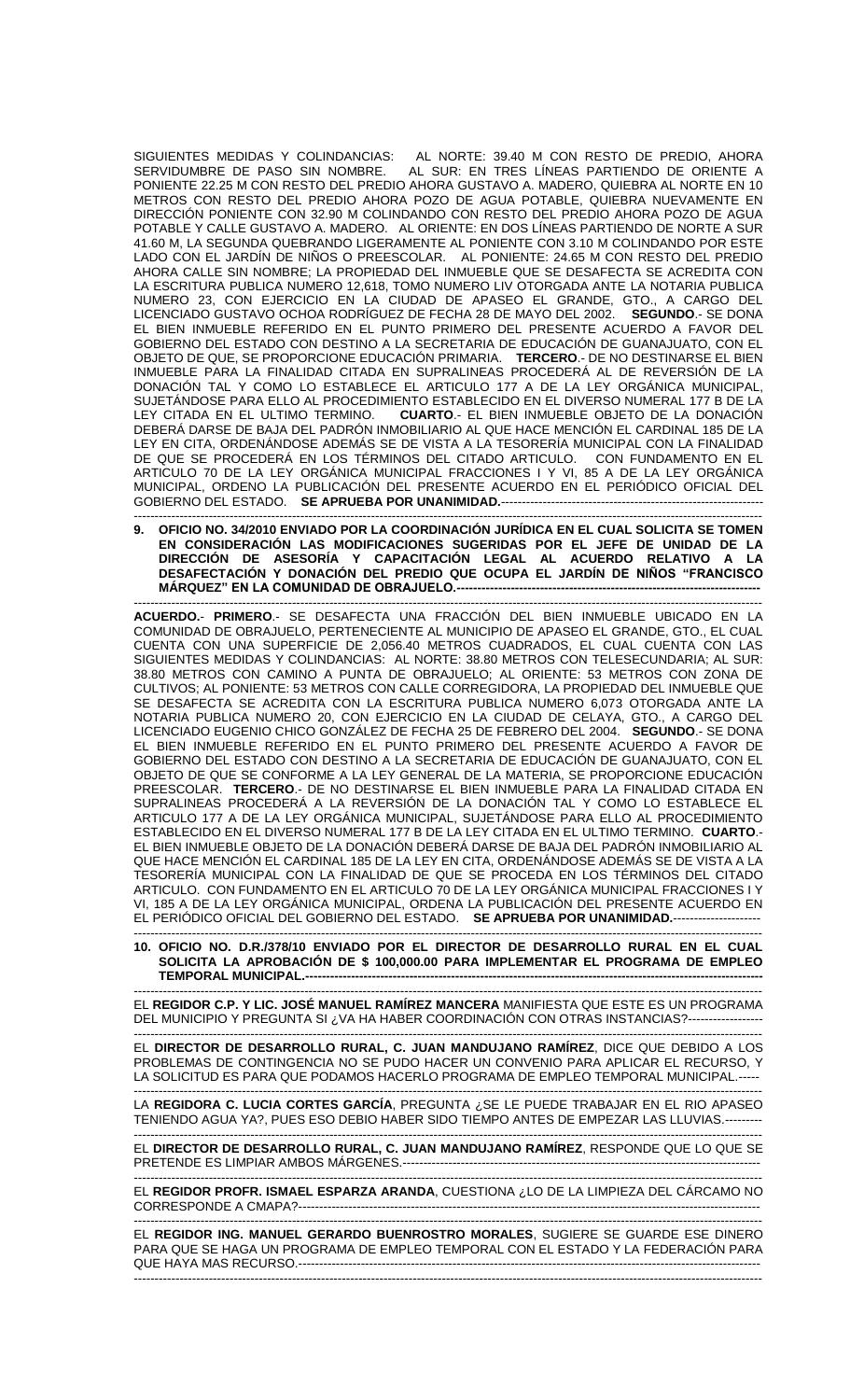EL **REGIDOR DR. MIGUEL GIRÓN ALANÍS**, HACE MENCIÓN DE QUE NO SE PUEDE ESPERAR POR LA PLAGA DE MOSQUITO QUE HAY, Y SE APLIQUE LO MAS RÁPIDO QUE SE PUEDA Y TAMBIÉN QUE EL DIRECTOR SE COORDINE CON LA SECRETARIA DE SALUD PARA QUE FUMIGUEN EL RIO.---------------------

------------------------------------------------------------------------------------------------------------------------------------------------------- EL **REGIDOR ING. MANUEL GERARDO BUENROSTRO MORALES**, MANIFIESTA QUE EL NO PUEDE APROBAR ALGO QUE NO ESTE REGLAMENTADO.-------------------------------------------------------------------------------

------------------------------------------------------------------------------------------------------------------------------------------------------- **ACUERDO.**- SE APRUEBA CREAR LA PARTIDA DE EMPLEO TEMPORAL MUNICIPAL DE LA DIRECCIÓN DE DESARROLLO RURAL Y QUE ESTA SE REFLEJE EN LA 4ª MODIFICACIÓN PRESUPUESTAL 2010. **SE APRUEBA POR UNANIMIDAD.------**

------------------------------------------------------------------------------------------------------------------------------------------------------- **11. OFICIO NO. DDU/096/05/10-L ENVIADO POR LA DIRECCIÓN DE DESARROLLO URBANO EN EL CUAL SOLICITA ACUERDO PARA SOLICITAR AL C. GOBERNADOR CONSTITUCIONAL DEL ESTADO DE GUANAJUATO Y LA CIVIPA, LA EXPROPIACIÓN DEL TERRENO DONDE SE ENCUENTRA UBICADO EL ASENTAMIENTO HUMANO DENOMINADO "COLONIA LA PROVIDENCIA" UBICADO EN LA COMUNIDAD DE SAN PEDRO TENANGO EL NUEVO.----------------------------------------------------------------------**

------------------------------------------------------------------------------------------------------------------------------------------------------- **ACUERDO.**- SE APRUEBA SOLICITAR AL C. GOBERNADOR CONSTITUCIONAL DEL ESTADO DE GUANAJUATO Y LA COMISIÓN INTERSECRETARIAL PARA LA VIVIENDA POPULAR POR AUTOCONSTRUCCIÓN (CIVIPA), LA EXPROPIACIÓN DEL TERRENO DONDE SE ENCUENTRA EL ASENTAMIENTO HUMANO DENOMINADO "COLONIA LA PROVIDENCIA" UBICADO EN LA COMUNIDAD DE SAN PEDRO TENANGO EL NUEVO, AL SURESTE DE LA CABECERA MUNICIPAL DE APASEO EL GRANDE, GTO. **SE APRUEBA POR UNANIMIDAD.**---

------------------------------------------------------------------------------------------------------------------------------------------------------- **12. OFICIO DG/IECA/141/2010 ENVIADO POR EL DIRECTOR GENERAL DEL IECA EN EL CUAL SOLICITA RATIFICACIÓN DE ACUERDO DE DONACIÓN DE TERRENO A FAVOR DE GOBIERNO DEL ESTADO CON DESTINO AL INSTITUTO ESTATAL DE CAPACITACIÓN.----------------------------------------------------------**

------------------------------------------------------------------------------------------------------------------------------------------------------- EL **REGIDOR ING. MANUEL GERARDO BUENROSTRO MORALES**, MANIFIESTA QUE FALTA INFORMACIÓN PARA HACER LA DONACIÓN BIEN.-------------------------------------------------------------------------------

------------------------------------------------------------------------------------------------------------------------------------------------------- **ACUERDO.**- SE RATIFICA LA DONACIÓN A FAVOR DE GOBIERNO DEL ESTADO CON DESTINO AL INSTITUTO ESTATAL DE CAPACITACIÓN, DE UN TERRENO CON UNA SUPERFICIE DE APROXIMADAMENTE 16,602.12 M2 UBICADO EN CALLE PROLONGACIÓN JUAN OLIVEROS NO. 800 Y/O CALLE 16 DE SEPTIEMBRE NO. 800 COLONIA EL CERRITO, PARA USO DEL PLANTEL UNICCAT. **SE APRUEBA POR UNANIMIDAD.**------------------------------------------------------------------------------------------------------------

------------------------------------------------------------------------------------------------------------------------------------------------------- **13. SOLICITUD DE APOYO PARA CONFERENCIA POR PARTE DE LA DIRECTORA DEL CENTRO DE ATENCIÓN MÚLTIPLE.---**

------------------------------------------------------------------------------------------------------------------------------------------------------- EL **REGIDOR PROFR. ISMAEL ESPARZA ARANDA**, HACE LA ACLARACIÓN DE QUE QUIEN FIRMA EL OFICIO ES LA ENCARGADA DE LA COMISIÓN PEDAGÓGICA DEL COPASOED.---------------------------------------

------------------------------------------------------------------------------------------------------------------------------------------------------- EL **REGIDOR ING. MANUEL GERARDO BUENROSTRO MORALES**, MANIFIESTA QUE ES EL COPASOED EL QUE DEBE DE MANEJAR ESTO.-----------------------------------------------------------------------------------------------------

------------------------------------------------------------------------------------------------------------------------------------------------------- **ACUERDO.**- EN RELACIÓN A LA SOLICITUD DE APOYO PARA CONFERENCIAS PRESENTADO POR LA LIC. PSIC. MA. ELENA ROQUE HERRERA, SE APRUEBA QUE EL GASTO SE CONTEMPLE EN EL PRESUPUESTO 2011 POR LA CANTIDAD DE HASTA 36,000.00 (TREINTA Y SEIS MIL PESOS 00/100M.N.) Y QUE EL EVENTO LO COORDINE LA DIRECCIÓN DE DESARROLLO SOCIAL CONJUNTAMENTE CON EL COPASOED. **SE APRUEBA POR UNANIMIDAD.**----------------------------------------------------------------------------------

------------------------------------------------------------------------------------------------------------------------------------------------------- **14. DICTAMEN DE COMISIONES.-**

**A). COMITÉ DE ADQUISICIONES, ENAJENACIONES, ARRENDAMIENTOS Y CONTRATACIÓN DE SERVICIOS.-------- B). COMISIÓN DE GOBIERNO, REGLAMENTOS Y JUSTICIA MUNICIPAL.------------------------------------------------------------** -------------------------------------------------------------------------------------------------------------------------------------------------------

**A). COMITÉ DE ADQUISICIONES, ENAJENACIONES, ARRENDAMIENTOS Y CONTRATACIÓN DE SERVICIOS.--------------------------------------------------------------------------------------------------------------------------------------**

------------------------------------------------------------------------------------------------------------------------------------------------------- **1**.- EL **SECRETARIO DEL H. AYUNTAMIENTO LIC. JUAN ANTONIO GARCÍA OLIVEROS**, DA LECTURA AL ACTA NO. 22ª DE FECHA 07 DE SEPTIEMBRE DE 2010, DEL COMITÉ DE ADQUISICIONES, ENAJENACIONES, ARRENDAMIENTOS Y CONTRATACIÓN DE SERVICIOS DEL MUNICIPIO DE APASEO EL GRANDE, GTO., EN LAS CUALES SE APROBARON LOS SIGUIENTES ACUERDOS: **22.I** ANALIZADAS Y DISCUTIDAS LAS COTIZACIONES PRESENTADAS, ÉSTE COMITÉ APRUEBA POR MAYORÍA AUTORIZAR A LA OFICIALÍA MAYOR A CONTRATAR LOS SERVICIOS DEL PROMOTOR ARTÍSTICO DENOMINADO **JUAN ANTONIO SÁNCHEZ MARÍN** EN SU PROPUESTA **NÚMERO 4** QUE INCLUYEN LAS SIGUIENTES PRESENTACIONES: 14 DE SEP ESTRELLAS ANDINAS A UN COSTO DE \$ 50,000.00 (CINCUENTA MIL PESOS 00/100 MN) MAS 16% DE IVA \$ 8,000.00 (OCHO MIL PESOS 00/100 MN) DANDO UN TOTAL DE \$ 58,000.00 (CINCUENTA Y OCHO MIL PESOS 00/100 MN), 15 DE SEP PERFORMANCE DE INDEPENDENCIA A UN COSTO DE \$ 160,000.00 (CIENTO SESENTA MIL PESOS 00/100 MN) MAS 16% DE IVA \$ 25,600.00 (VEINTICINCO MIL SEISCIENTOS PESOS 00/100 MN) DANDO UN TOTAL DE \$ 185,600.00 (CIENTO OCHENTA Y CINCO MIL SEISCIENTOS PESOS 00/100 MN), 16 DE SEP LOS CADETES A UN COSTO DE \$ 20,000.00 (VEINTE MIL PESOS 00/100 MN) MAS 16% DE IVA \$ 3,200.00 (TRES MIL DOSCIENTOS PESOS 00/100 MN) DANDO UN TOTAL DE \$ 23,200.00 (VEINTITRÉS MIL DOSCIENTOS PESOS 00/100 MN), 16 DE SEP BANDA SAN ISIDRO A UN COSTO DE \$ 20,000.00 (VEINTE MIL PESOS 00/100 MN) MAS 16% DE IVA \$ 3,200.00 (TRES MIL DOSCIENTOS PESOS 00/100 MN) DANDO UN TOTAL DE \$ 23,200.00 (VEINTITRÉS MIL DOSCIENTOS PESOS 00/100 MN), AUDIO POR TRES DÍAS (ESTRADO, LUCES, PANTALLAS) A UN COSTO DE \$120,000.00 (CIENTO VEINTE MIL PESOS 00/100 MN) MAS 16% DE IVA \$19,200.00 (DIECINUEVE MIL DOSCIENTOS PESOS 00/100 MN) DANDO UN TOTAL DE \$ 139,200.00 (CIENTO TREINTA Y NUEVE MIL DOSCIENTOS PESOS 00/100 MN), **DANDO UN TOTAL DE LA CONTRATACIÓN DE \$ 429,200.00**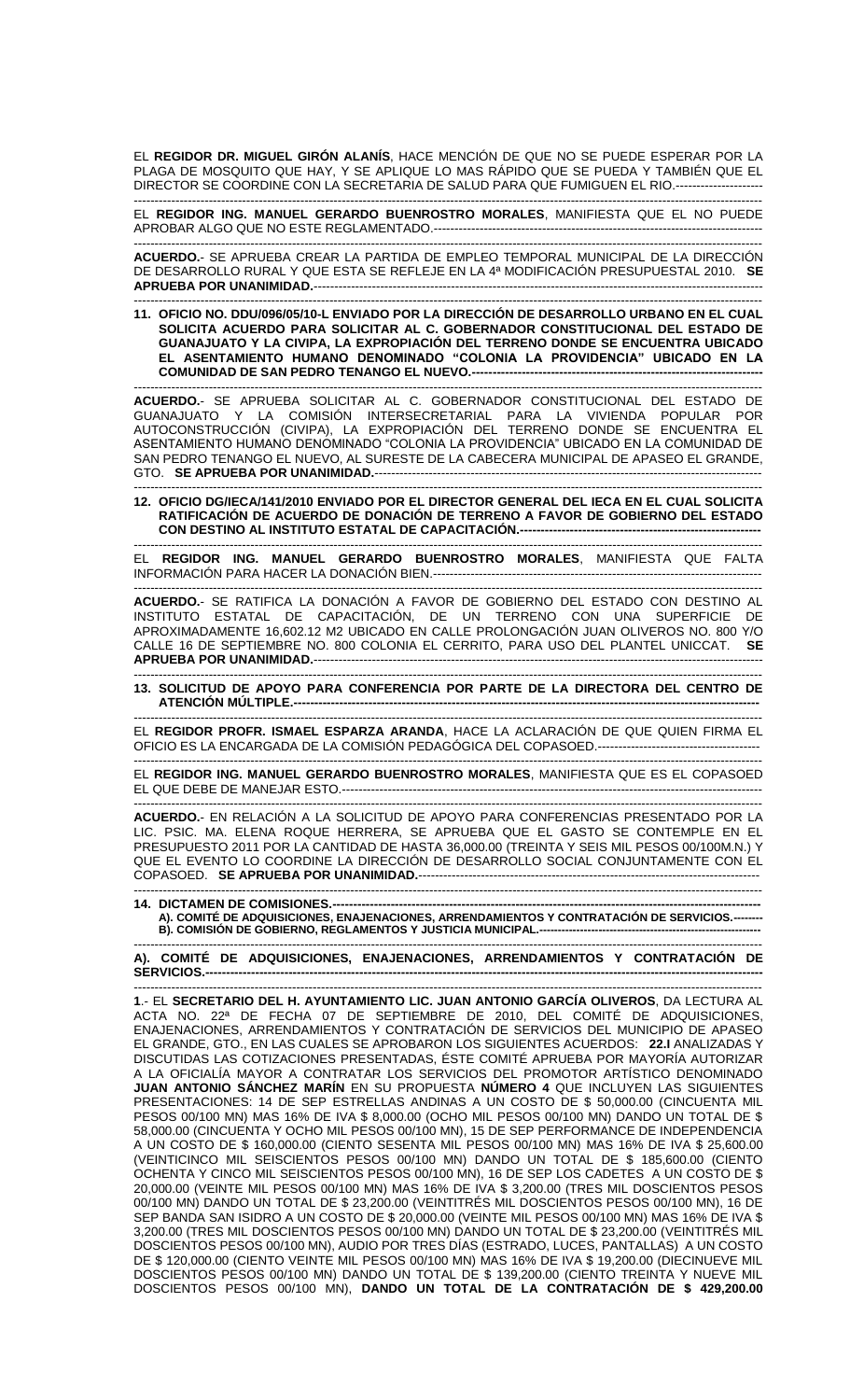**(CUATROCIENTOS VEINTINUEVE MIL DOSCIENTOS PESOS 00/100 MN).** PARA CUBRIR EL PAGO DE ESTA CONTRATACIÓN SE TOMARÁ DE LA CUENTA PÚBLICA 5-506-001-300-339-000-000 DENOMINADA GASTOS DE CEREMONIAL Y DE ORDEN SOCIAL Y PARA CONTROL DE PRESUPUESTO PROGRAMÁTICO CARGARÁ AL PROGRAMA 3, PROYECTO 3, META 3.", ACTA QUE SE ANEXA AL APÉNDICE DE LA PRESENTE SESIÓN.-------------------------------------------------------------------------------------------------------------------------- -------------------------------------------------------------------------------------------------------------------------------------------------------

**ACUERDO.**- SE APRUEBAN LOS ACUERDOS TOMADOS EN EL ACTA NO. 22ª DE FECHA 07 DE SEPTIEMBRE DE 2010, DEL COMITÉ DE ADQUISICIONES, ENAJENACIONES, ARRENDAMIENTOS Y CONTRATACIÓN DE SERVICIOS DEL MUNICIPIO DE APASEO EL GRANDE, GTO. **SE APRUEBA CON 8 VOTOS A FAVOR** Y 2 EN CONTRA DE LOS REGIDORES C. LUCIA CORTES GARCÍA E ING. MANUEL GERARDO BUENROSTRO MORALES.-------------------------------------------------------------------------------------------------

LA **REGIDORA C. LUCIA CORTES GARCÍA**, MANIFIESTA QUE VOTA EN CONTRA PUES ELLA LLEGO DESPUÉS DE LA VOTACIÓN EN LA REUNIÓN DEL COMITÉ.------------------------------------------------------------------

-------------------------------------------------------------------------------------------------------------------------------------------------------

------------------------------------------------------------------------------------------------------------------------------------------------------- EL **REGIDOR ING. MANUEL GERARDO BUENROSTRO MORALES**, DICE QUE LLEGO CON UN RETRASO A LA REUNIÓN DE COMITÉ Y NO HUBO TOLERANCIA COMO LO MARCA EL REGLAMENTO INTERIOR EN SU ARTICULO 85 QUE ES DE 30 MINUTOS, POR LO TANTO NO PUDO EMITIR SU OPINIÓN.--------------------- -------------------------------------------------------------------------------------------------------------------------------------------------------

**B). COMISIÓN DE GOBIERNO, REGLAMENTOS Y JUSTICIA MUNICIPAL.---------**

------------------------------------------------------------------------------------------------------------------------------------------------------- **1**.- EL **SECRETARIO DEL H. AYUNTAMIENTO LIC. JUAN ANTONIO GARCIA OLIVEROS,** DA LECTURA AL DICTAMEN NO. CGRJM/04/09/2010 ENVIADO POR LA COMISIÓN DE GOBIERNO, REGLAMENTOS Y JUSTICIA MUNICIPAL, RELATIVO A: LINEAMIENTOS DEL SISTEMA DE EVALUACION AL DESEMPENO PARA EL OTORGAMIENTO DE ESTÍMULOS A SERVIDORES PÚBLICOS, LINEAMIENTOS GENERALES A QUE SE SUJETARAN LAS GARANTÍAS QUE DEBEN CONSTITUIRSE A FAVOR DEL MUNICIPIO, LINEAMIENTOS GENERALES PARA LA CONVERSIÓN DE PLAZAS, RENIVELACION DE PUESTOS Y CREACIÓN DE CATEGORÍAS, LINEAMIENTOS, REQUISITOS, CONDICIONES PARA OTORGAR SUBSIDIOS EN LA ADMINISTRACIÓN MUNICIPAL DE APASEO EL GRANDE, GTO., LINEAMIENTOS PARA RECIBIR DONATIVOS EN EL MUNICIPIO DE APASEO EL GRANDE, GTO., Y DISPOSICIONES ADMINISTRATIVAS PARA EL EJERCICIO DE LOS MONTOS PRESUPUESTALES NO EJERCIDOS CONFORME A LA CALENDARIZACIÓN. EN EL CUAL SE RESUELVE LO SIGUIENTE: **PRIMERO**.- ESTA COMISIÓN RESULTO COMPETENTE PARA CONOCER DEL PRESENTE ASUNTO, DE CONFORMIDAD AL ARTICULO INVOCADO EN EL PROEMIO DEL PRESENTE DICTAMEN. **SEGUNDO**.- UNA VEZ ANALIZADO EL CONTENIDO DE TODOS Y CADA UNO DE LOS LINEAMIENTOS Y DISPOSICIONES ADMINISTRATIVAS MANIFESTADOS EN LOS PÁRRAFOS QUE ANTECEDEN, ESTA COMISIÓN DETERMINA QUE NO EXISTE INCONVENIENTE ALGUNO PARA SU APLICACIÓN, SIENDO LA TESORERÍA MUNICIPAL LA ENCARGADA DE VIGILAR LOS<br>PROCESOS. TERCERO.- ESTA COMISIÓN PONE A CONSIDERACIÓN DEL H. AYUNTAMIENTO EL TERCERO.- ESTA COMISIÓN PONE A CONSIDERACIÓN DEL H. AYUNTAMIENTO EL PRESENTE DICTAMEN PARA SU APROBACIÓN O LO CONDUCENTE.", DICTAMEN QUE SE ANEXA AL APÉNDICE DEL ACTA DE LA PRESENTE SESIÓN.--------------------------------------------------------------------------------

------------------------------------------------------------------------------------------------------------------------------------------------------- **ACUERDO**.- SE APRUEBA EL DICTAMEN NO. CGRJM/04/09/2010 ENVIADO POR LA COMISIÓN DE GOBIERNO, REGLAMENTOS Y JUSTICIA MUNICIPAL EN EL CUAL SE APRUEBAN LINEAMIENTOS DEL SISTEMA DE EVALUACIÓN AL DESEMPEÑO PARA EL OTORGAMIENTO DE ESTÍMULOS A SERVIDORES PÚBLICOS, LINEAMIENTOS GENERALES A QUE SE SUJETARAN LAS GARANTÍAS QUE DEBEN CONSTITUIRSE A FAVOR DEL MUNICIPIO, LINEAMIENTOS GENERALES PARA LA CONVERSIÓN DE PLAZAS, RENIVELACION DE PUESTOS Y CREACIÓN DE CATEGORÍAS, LINEAMIENTOS, REQUISITOS, CONDICIONES PARA OTORGAR SUBSIDIOS EN LA ADMINISTRACIÓN MUNICIPAL DE APASEO EL GRANDE, GTO., LINEAMIENTOS PARA RECIBIR DONATIVOS EN EL MUNICIPIO DE APASEO EL GRANDE, GTO., Y DISPOSICIONES ADMINISTRATIVAS PARA EL EJERCICIO DE LOS MONTOS PRESUPUESTALES NO EJERCIDOS CONFORME A LA CALENDARIZACIÓN Y SE DEROGAN LOS LINEAMIENTOS ANTERIORES. **SE APRUEBA POR UNANIMIDAD.**--------------------------------------------------------------------------------

------------------------------------------------------------------------------------------------------------------------------------------------------- **2**.- EL **SECRETARIO DEL H. AYUNTAMIENTO LIC. JUAN ANTONIO GARCIA OLIVEROS,** DA LECTURA AL DICTAMEN NO. CGRJM/05/09/2010 ENVIADO POR LA COMISIÓN DE GOBIERNO, REGLAMENTOS Y JUSTICIA MUNICIPAL, RELATIVO AL REGLAMENTO DEL COMITÉ DE BECAS, EN EL CUAL SE RESUELVE LO SIGUIENTE: "EL H. AYUNTAMIENTO DEL MUNICIPIO DE APASEO EL GRANDE, GTO., DE CONFORMIDAD CON LAS ATRIBUCIONES QUE LE CONFIERE EL ARTÍCULO 69, 70, 71, 72, 74, 202, 203, 203 A, 204 FRACCIÓN V, 205, DE LA LEY ORGÁNICA MUNICIPAL, 3 DE LA LEY DE MEJORA REGULATORIA PARA EL ESTADO DE GUANAJUATO, 26 DEL REGLAMENTO INTERIOR DEL AYUNTAMIENTO DE APASEO EL GRANDE, GTO., RESUELVE: **ÚNICO**.- SE APRUEBA EL REGLAMENTO PARA EL OTORGAMIENTO DE BECAS DEL MUNICIPIO DE APASEO EL GRANDE, GTO., EL CUAL SE ANEXA AL PRESENTE DICTAMEN.", DICTAMEN QUE SE INCLUYE EN EL APÉNDICE DEL ACTA DE LA PRESENTE SESIÓN.----

------------------------------------------------------------------------------------------------------------------------------------------------------- **ACUERDO**.- SE APRUEBA EL DICTAMEN NO. CGRJM/05/09/2010 ENVIADO POR LA COMISIÓN DE GOBIERNO, REGLAMENTOS Y JUSTICIA MUNICIPAL, EN EL CUAL SE APRUEBA EL REGLAMENTO DEL COMITÉ DE BECAS DEL MUNICIPIO DE APASEO EL GRANDE, GTO. **SE APRUEBA POR UNANIMIDAD.**--- -------------------------------------------------------------------------------------------------------------------------------------------------------

**15. ASUNTOS GENERALES.---**

------------------------------------------------------------------------------------------------------------------------------------------------------- **I.- INTERVENCIÓN DE SECRETARIO DEL H. AYUNTAMIENTO LIC. JUAN ANTONIO GARCÍA OLIVEROS.---** -------------------------------------------------------------------------------------------------------------------------------------------------------

**A).** SOLICITUD DE AUTORIZACIÓN PARA FIRMAR EL CONVENIO DE CONSTITUCIÓN DE LA ZONA METROPOLITANA "LAJA-BAJÍO" POR PARTE DEL C. PRESIDENTE MUNICIPAL.--------------------------------------- -------------------------------------------------------------------------------------------------------------------------------------------------------

LOS **REGIDORES C. LUCIA CORTES GARCÍA** E **ING. MANUEL GERARDO BUENROSTRO MORALES**, SOLICITAN UNA COPIA DEL CONVENIO FIRMADO.-----------------------------------------------------------------------------------------------------------------------------------------------------------------------------